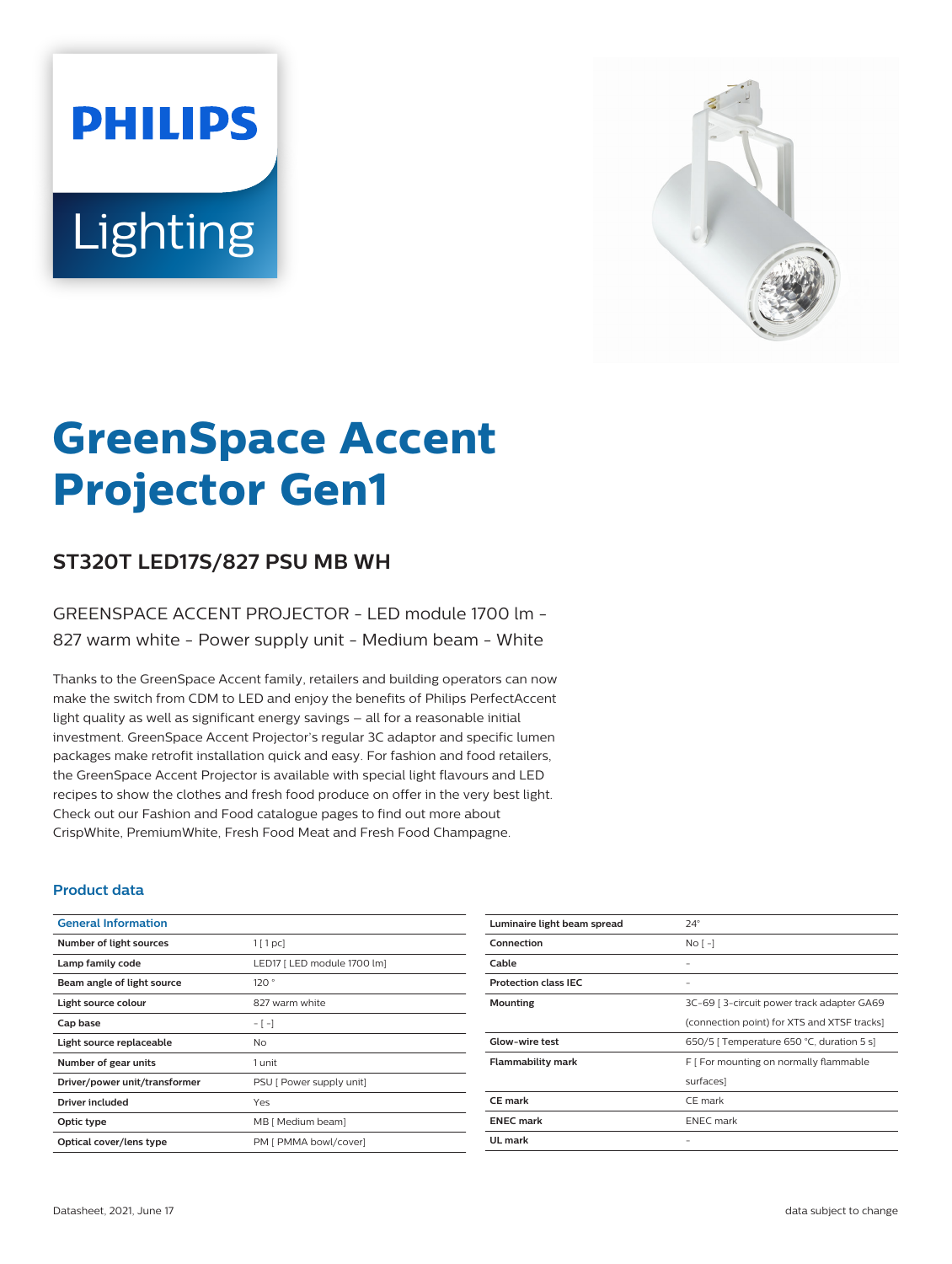# **GreenSpace Accent Projector Gen1**

| <b>Warranty period</b>               | 5 years                                         |
|--------------------------------------|-------------------------------------------------|
| Remarks                              | *- According to the Lighting Europe guidance    |
|                                      | paper 'Evaluating performance of LED based      |
|                                      | luminaires - January 2018': statistically there |
|                                      | is no relevant difference in lumen              |
|                                      | maintenance between the B50 and, for            |
|                                      | example, the B10. Therefore, the median         |
|                                      | useful life (B50) value also represents the B10 |
|                                      | value.                                          |
| Constant light output                | <b>No</b>                                       |
| Number of products on MCB (16 A type | 32                                              |
| B)                                   |                                                 |
| <b>EU RoHS compliant</b>             | Yes                                             |
| <b>Product family code</b>           | ST320T [ GREENSPACE ACCENT                      |
|                                      | PROJECTOR]                                      |
| <b>Unified glare rating CEN</b>      | Not applicable                                  |
|                                      |                                                 |
| <b>Operating and Electrical</b>      |                                                 |
| <b>Input Voltage</b>                 | 220-240 V                                       |
| Input frequency                      | 50 to 60 Hz                                     |
| Inrush current                       | 18.6 A                                          |
| Inrush time                          | 0.240 ms                                        |
| Power factor (min.)                  | 0.9                                             |
|                                      |                                                 |
| <b>Controls and Dimming</b>          |                                                 |
| Dimmable                             | <b>No</b>                                       |
|                                      |                                                 |
| <b>Mechanical and Housing</b>        |                                                 |
| Housing material                     | Aluminum                                        |
| <b>Reflector material</b>            | Polycarbonate aluminum coated                   |
| Optic material                       | Polycarbonate                                   |
| Optical cover/lens material          | Polymethyl methacrylate                         |
| <b>Fixation material</b>             | Polyamide                                       |
| Optical cover/lens finish            | Clear                                           |
| Overall length                       | 182 mm                                          |
| Overall width                        | 114 mm                                          |
| <b>Overall height</b>                | 193 mm                                          |
| Colour                               | White                                           |
| Dimensions (height x width x depth)  | 193 x 114 x 182 mm (7.6 x 4.5 x 7.2 in)         |
|                                      |                                                 |

| <b>Approval and Application</b>              |                             |  |
|----------------------------------------------|-----------------------------|--|
| Ingress protection code                      | IP20 [ Finger-protected]    |  |
| Mech. impact protection code                 | IK02 [ 0.2 J standard]      |  |
|                                              |                             |  |
| <b>Initial Performance (IEC Compliant)</b>   |                             |  |
| Initial luminous flux (system flux)          | 1650 lm                     |  |
| <b>Luminous flux tolerance</b>               | $+/-10%$                    |  |
| Initial LED luminaire efficacy               | 115 lm/W                    |  |
| Init. Corr. Colour Temperature               | 2700 K                      |  |
| Init. Colour rendering index                 | ≥80                         |  |
| Initial chromaticity                         | (0.46, 0.41) SDCM<3         |  |
| Initial input power                          | 14.4 W                      |  |
| Power consumption tolerance                  | $+/-10%$                    |  |
|                                              |                             |  |
| <b>Over Time Performance (IEC Compliant)</b> |                             |  |
| Control gear failure rate at median          | 5%                          |  |
| useful life 50,000 h                         |                             |  |
| Lumen maintenance at median useful           | 1.80                        |  |
| life* 50,000 h                               |                             |  |
|                                              |                             |  |
| <b>Application Conditions</b>                |                             |  |
| Ambient temperature range                    | +10 to +40 °C               |  |
| Performance ambient temperature Tq           | 25 °C                       |  |
| Suitable for random switching                | Yes                         |  |
|                                              |                             |  |
| <b>Product Data</b>                          |                             |  |
| Full product code                            | 871869916652600             |  |
| Order product name                           | ST320T LED17S/827 PSU MB WH |  |
| EAN/UPC - product                            | 8718699166526               |  |
| Order code                                   | 16652600                    |  |
| SAP numerator - quantity per pack            | 1                           |  |
| Numerator - packs per outer box              | 1                           |  |
| <b>SAP material</b>                          | 910500459370                |  |
| SAP net weight (piece)                       | 0.980 kg                    |  |

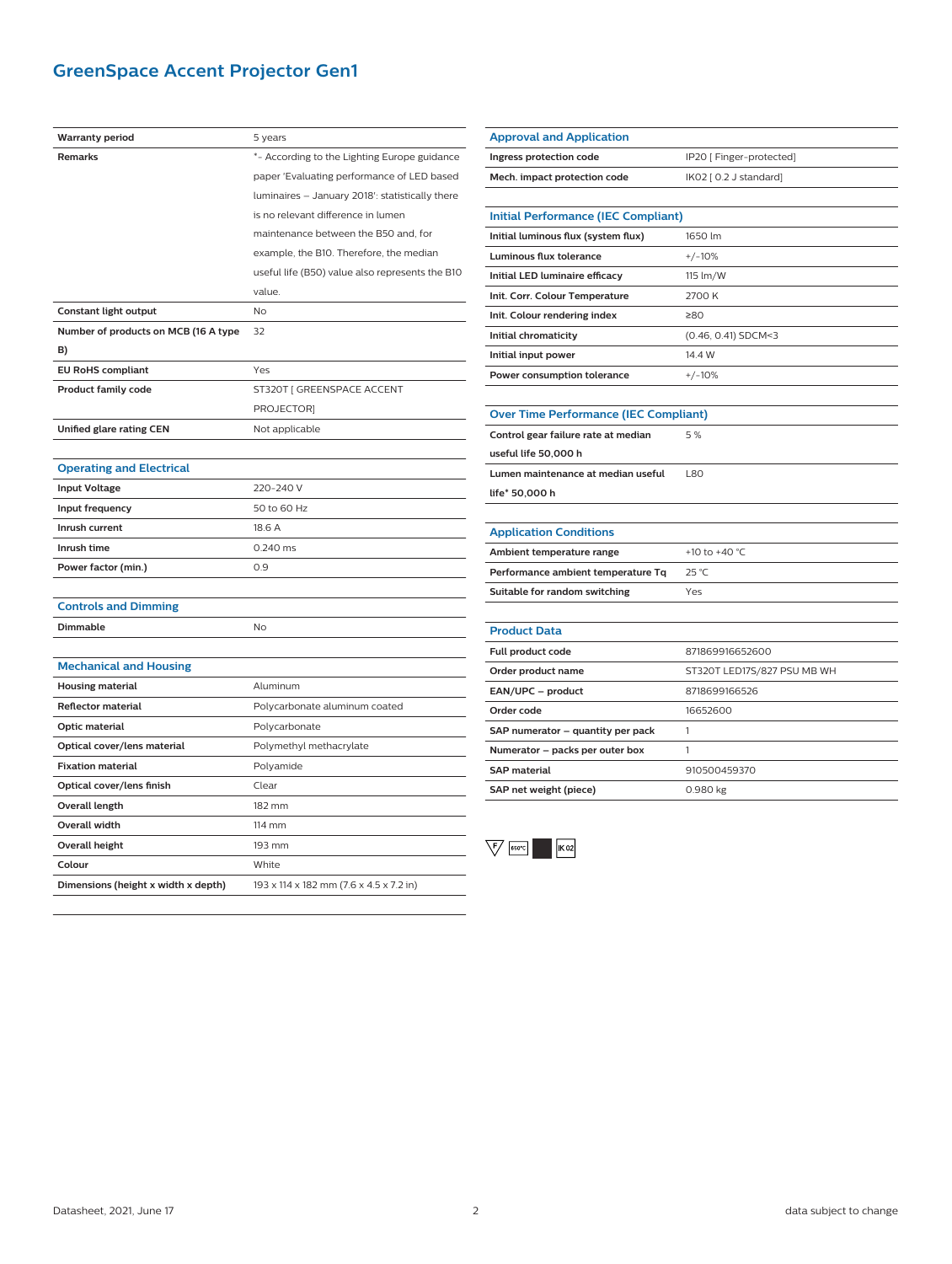# **GreenSpace Accent Projector Gen1**

#### **Dimensional drawing**



GreenSpace Accent ST315T-ST330T

#### Photometric data



#### IFAS1\_ST320T1xLED17S827MB



ST320T 1 xLED17S/827 MB

Beam dia

 $1 - 1650$